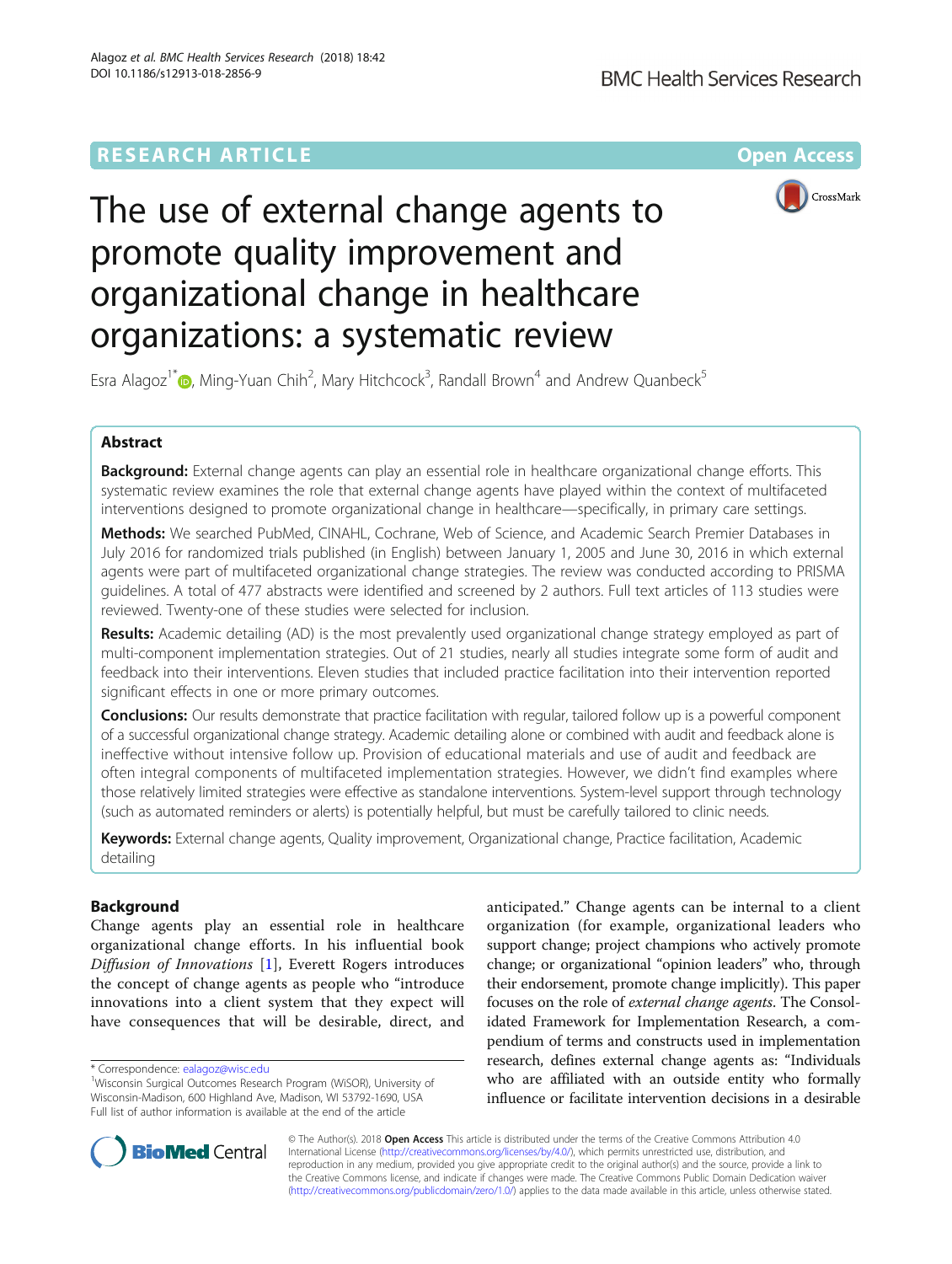direction. They usually have professional training in a technical field related to organizational change science or in the technology being introduced into the organization. This role includes outside researchers who may be implementing a multisite intervention study and other formally appointed individuals from an external entity (related or unrelated to the organization); e.g., a facilitator from a corporate or regional office or a hired consultant." [[2](#page-11-0)] In the research literature on organizational change in healthcare, external change agents go by various names, including (but not limited to) facilitator, coach, preceptor, consultant, and mentor. A compilation of discrete implementation strategies lists tactics such as "use an improvement/implementation advisor," "Conduct educational outreach visits," "Conduct ongoing training," and "External facilitation," all of which are examples of implementation strategies where external change agents play an essential role [[3\]](#page-11-0).

External change agents are fundamental to many implementation strategies. Often, the external change agent is the individual responsible for delivering the implementation strategy, and is thus largely responsible for fidelity to the intended strategy and its ultimate success in achieving desired organizational changes. This systematic review is designed to examine the role that external change agents have played in promoting organizational change in healthcare. We have chosen to focus our analysis on organizational change efforts within primary care clinics which are often relatively small, community-based clinics that generally lack the kind of internal quality improvement resources that are relatively common in larger healthcare organizations (including designated, internal change agents). However, we did not exclude any study solely based on the size of practice. Ultimately, this systematic review seeks to provide useful information to health services and implementation researchers in designing effective implementation strategies that involve external change agents to promote change in primary care settings and community- based clinics.

# Methods

# Review design

The protocol for this systematic review was designed in accordance with PRISMA guidelines. We engaged a research librarian (M.H.) to assist in developing the search strategy. The librarian ran a number of search strategies to fine-tune the search terms to eliminate offtopic results. This stage consisted of an iterative review and revision process between the first author and the librarian to refine the list of abstracts. The list of search results included 477 abstracts.

# Data sources and search strategy

With the assistance of the librarian, we searched PubMed, CINAHL, Cochrane, Web of Science, and Academic

Search Premier Databases in July 2016 for studies published between January 1, 2005 and June 30, 2016. We incorporated MeSH terms, and CINAHL headings to refine our search results. The index terms and text words we used in our search consisted combinations of the following: quality improvement OR change OR process improvement OR (organizational improvement OR organizational change) AND (outpatient clinics or primary care OR drug use OR drug abuse OR opioid OR substance abuse OR addiction) AND (coaching or facilitation or mentoring OR precept\* or consulting OR academic detail\*). Originally we thought we would include addiction treatment clinics, but later excluded them because they operate very differently from primary care clinics.

We applied filters for study type, omitting articles classified as case reports, clinical conferences, comments, editorials, letters, lectures, meta-analyses, opinion pieces, or reviews.

We also consulted with field experts to ask about studies that they would suggest we include in our review. The suggestions and reference lists forwarded by the experts were reviewed by the first author according to the search criteria and included in the final list of 339 abstracts.

# Inclusion and exclusion criteria

We included randomized controlled trials that investigate process improvement activities in healthcare organizations (general practices, primary care practices, private practices, and outpatient clinics) through external change agents. Because external change agents are referred by a number of different titles, we included studies that provide facilitating, coaching, mentoring, precepting, and academic detailing to the organizations' staff members (physicians, nurses, administrators, etc.) through an external change agent. We focused our review on peerreviewed clinical trials published since 2005 that measure the effects of 1 or more interventions.

We excluded studies describing patient coaching, as we wanted to focus on organizational change rather than individual health behavior change. We also excluded non-randomized studies, studies without a control group, and studies without the full text available in English, as well as reviews, conference proceedings, qualitative studies, and opinion pieces. In general, the initiatives targeted larger, clinic-wide changes rather than changes at the level of the individual practitioner.

# Study selection and data extraction

We selected articles in 2 phases. In phase 1, two of the authors (EA and MC) independently screened titles and abstracts of the search results after removing duplicates based on the inclusion and exclusion criteria. We obtained full articles for the abstracts that we identified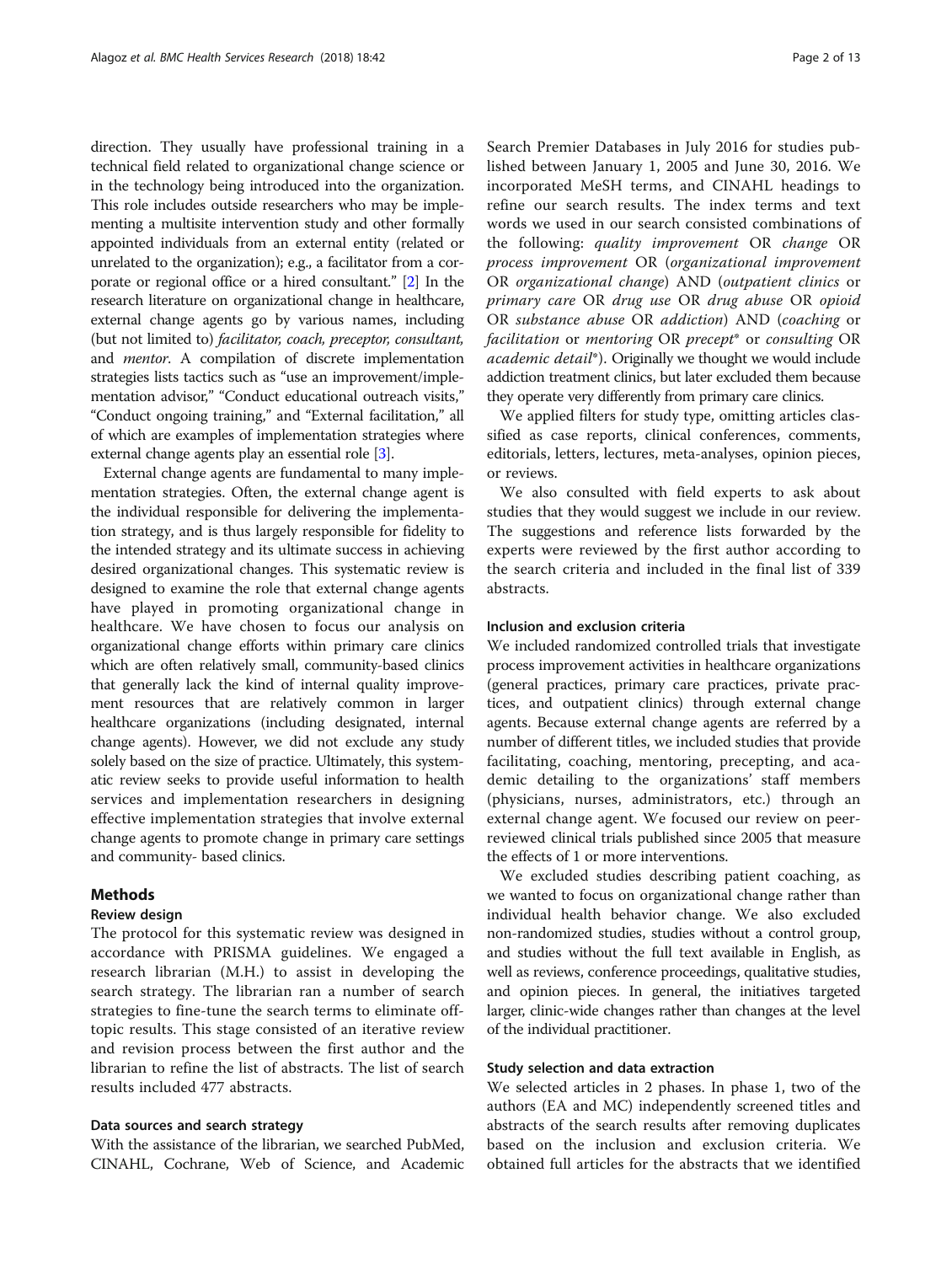as relevant. After a second round of elimination that included reviewing full text articles based on the inclusion criteria, the final set of studies were identified. A number of clinical trials were excluded because they did not report on the effectiveness of the interventions. For phase 2, we independently reviewed the final list of full-text articles for the following variables: 1. intervention type, 2. setting, 3. study design, 4. intervention components, 5. background of change agents, 6. background of settings, 7. intervention duration and frequency of contact, 8. outcome measures, and 9. significance. A final review of the search results was conducted by the senior author (AQ) to finalize the list of included studies and the set of study variables and outcomes used to summarize them. Table [1](#page-3-0) summarizes these variables.

### Data analysis

Because the research domains, study methods, and measures were disparate, we could not perform the necessary data pooling for a meta-analysis. We performed a qualitative synthesis to categorize how study interventions –specifically the methods of change implementation– affected the outcomes of the research. We analyzed the multifaceted interventions employed in each study under 5 separate categories based on our qualitative synthesis.

Definitions of Types of Interventions

- 1. Academic detailing. Academic detailing is delivered by a trained professional in a face-to-face meeting at varying intervals. These are informative sessions aimed at improving a provider's knowledge on a specific subject matter and usually aim to influence prescribing patterns. Detailers don't instruct clinicians to practice in a certain way or provide hands-on facilitation of organizational change.
- 2. Audit and feedback. Audit and feedback is a summary of clinic and/or provider performance delivered to healthcare professionals to improve their practices. Although audit and feedback is often delivered in face-to-face sessions, some studies also send the reports via regular or electronic mail. Benchmarking, which is comparing a clinician's practice with a standard, is included under this component.
- 3. Provision of educational materials. This component involves types of educational materials that are delivered by mail or electronically, or in-person. Provision of educational materials is often included as a component in interventions that feature external change agents.
- 4. Practice facilitation (or coaching). Practice facilitation involves an external change agent who visits sites on a regular basis to assist with implementing changes and answering change-related

questions. The change agent, unlike an academic detailer, follows up with the clinic on a regular basis to provide individualized feedback.

5. System support. If the intervention includes an aspect of technical assistance, we identified that as system support (EHR systems, billing systems, IT support, etc.).

Authors' note: the terms "academic detailing," "facilitation," and "coaching" are not well defined nor rigorously applied in the research literature. In this review, 'practice facilitation' includes facilitating, coaching, and mentoring. We have supplied general terms for reference here In the study arms column in Table [1](#page-3-0), we specify the frequency of contact the external change agent had with clinics.

### Quality assessment

We also assessed the quality of clinical trials included in this study. The lead author (EA) assessed risk for bias using the Cochrane Handbook for Systematic Reviews of Interventions for randomized clinical trials. The senior author (AQ) randomly selected 4 of the articles to rate for risk of bias. Studies were rated on five elements affecting risk of bias and each study received an overall quality rating of high, low, or unclear risk of bias. Of the 4 randomly selected articles, the co-authors agreed on 85% (17/20) of their ratings in the five subdomains, indicating high concordance in ratings of risk of bias. Of note, the search terms we employed led us to review only articles with rigorous study designs, meaning those with randomization to treatment and control groups. Hence, no studies were excluded on the basis of risk of bias.

# Results

#### Search outcome

The initial search of 5 databases identified 477 articles published from January 1, 2005 to June 31, 2016 (Fig. [1](#page-8-0)). Three additional titles were identified through other sources (i.e. expert feedback). One hundred forty-one of these articles were duplicates. We screened the remaining 339 titles and abstracts for relevance. Of these, 226 articles were excluded because they did not meet the inclusion criteria. Full text articles of 113 studies were reviewed. Thirty-four of these studies were selected for inclusion. After the final selection, we examined the studies in more detail. During this process, we identified a number of other articles that were not eligible. The reasons for exclusion are as follows. The first article we excluded did not report on the effectiveness of the interventions but reported on the parts of a larger clinical trial. We searched for the larger trial that the study was part of. However, it was published before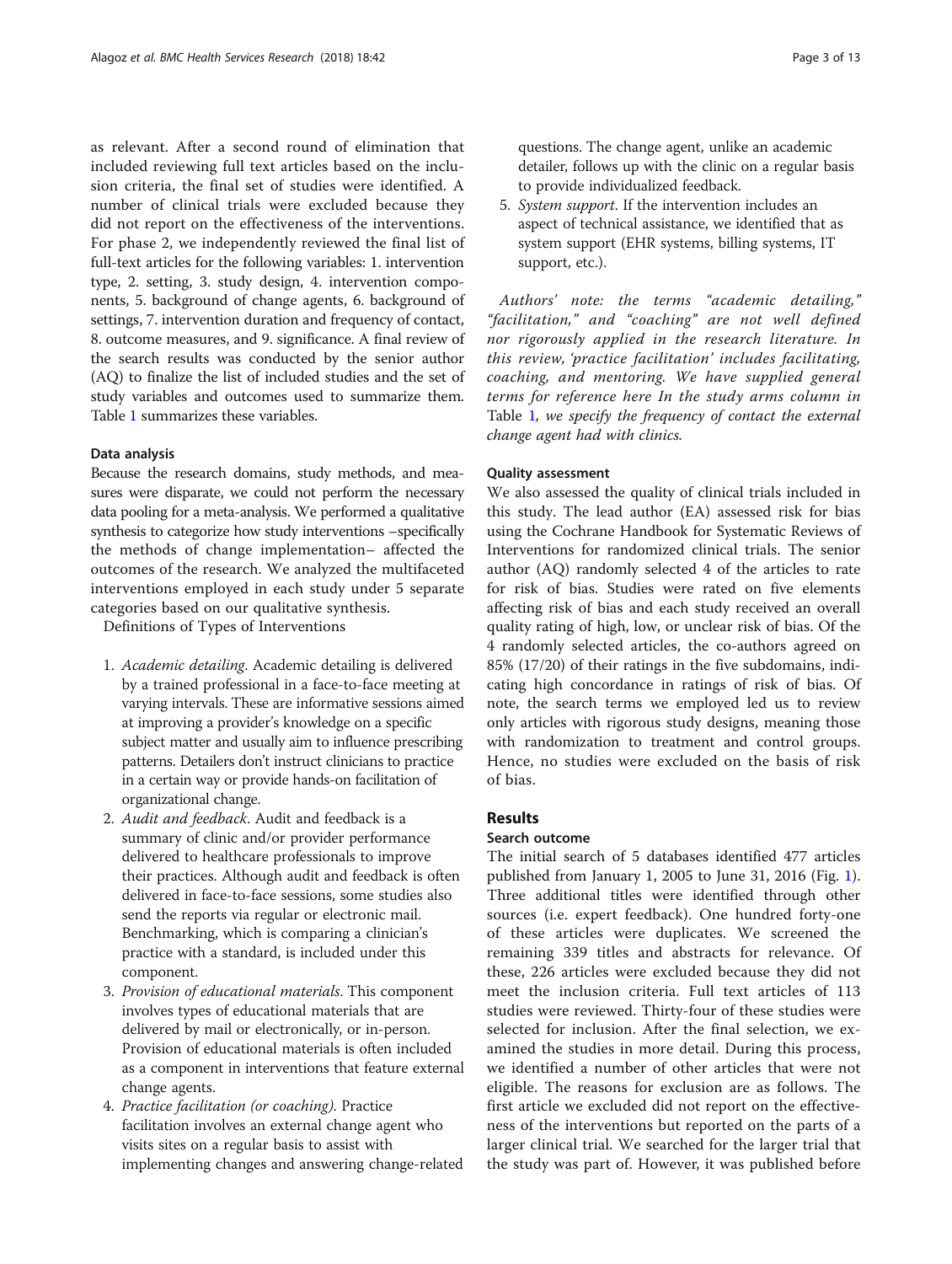<span id="page-3-0"></span>

|                                |         | Table 1 Summary of studies included in the review                                                         |                                           |                                                                                                                                                                                                                                                                                   |                                                                                                                                                                 |                                                                                                                                                 |                                                                                                                                                                                                                                                                                                                                                                                                                                                                                                                                                                                        |
|--------------------------------|---------|-----------------------------------------------------------------------------------------------------------|-------------------------------------------|-----------------------------------------------------------------------------------------------------------------------------------------------------------------------------------------------------------------------------------------------------------------------------------|-----------------------------------------------------------------------------------------------------------------------------------------------------------------|-------------------------------------------------------------------------------------------------------------------------------------------------|----------------------------------------------------------------------------------------------------------------------------------------------------------------------------------------------------------------------------------------------------------------------------------------------------------------------------------------------------------------------------------------------------------------------------------------------------------------------------------------------------------------------------------------------------------------------------------------|
| Source                         | Country | <b>Study Design</b>                                                                                       | change agent<br>Background of<br>external | Study Arms                                                                                                                                                                                                                                                                        | Intervention strategies                                                                                                                                         | Primary Outcomes                                                                                                                                | Results                                                                                                                                                                                                                                                                                                                                                                                                                                                                                                                                                                                |
| Aspy et al.,<br>2008 [25]      | SÁ      | Cluster RCT of<br>16 small-sized<br>practices                                                             | Quality improvement<br>agent              | academic detailing, assistance of<br>Intervention arm (8 practices):<br>feedback with benchmarking,<br>Vs. usual care (8 practices)<br>practice enhancement                                                                                                                       | 1. Audit and feedback<br>2. Academic detailing<br>Practice facilitation<br>$\sim$                                                                               | -rate of performed<br>- proportion of<br>recommended<br>mammograms<br>mammograms                                                                | mammograms than control arm<br>completed mammograms vs.<br>35% in control arm (P < .015)<br>-52% in intervention arm<br>-Intervention am offered<br>significantly more<br>$(D = .043)$                                                                                                                                                                                                                                                                                                                                                                                                 |
| Bertoni et al.<br>2009 [26]    | USA     | control (mixed sizes of<br>intervention and 32 in<br>small and middle)<br>Cluster RCT: 29<br>practices in | physician-investigator                    | Both arms: treatment guidelines,<br>intro lecture, 1 feedback report,<br>Intervention arm only: Personal<br>digital assistant-based decision<br>4 academic detailing visits<br>support                                                                                            | 1. Academic detailing<br>2. System support<br>decision support)<br>(Personal digital<br>assistant-based                                                         | management of lipid<br>- screening rate for<br>- appropriate drug<br>- overtreatment<br>- appropriate<br>prescription<br>lipid levels<br>levels | rose in control from 4.2% to 6.4%<br>arms but the difference favored<br>decreased in both arms $(p = .37)$ .<br>but was not significant $(p = 22)$<br>6.6% to 3.9% in intervention but<br>levels increased in intervention<br>Appropriate drug prescription<br>lipid levels decreased in both<br>Appropriate management of<br>Overtreatment declined from<br>The screening rate for lipid<br>intervention arm $(p = 0.01)$ .<br>$(p = 01)$ .                                                                                                                                           |
| Clyne et al.,<br>2015 [30]     | Ireland | mid-sized GP practices<br>Cluster RCT: 21                                                                 | pharmacist                                | care + simple pt.-level feedback<br>academic detailing; web-based<br>review of medicines, tailored<br>Control (10 practices): Usual<br>Intervention (11 practices):<br>patient info leaflets                                                                                      | (Web-based treatment<br>1. Academic detailing<br>educational materials<br>(Patient information<br>2. System support<br>3. Provision of<br>options)<br>leaflets) | -mean no. of potentially<br>-proportion of patients<br>with inappropriate<br>inappropriate<br>prescriptions<br>prescribing                      | -Patients in intervention group<br>inappropriate prescribing $(p = 02)$<br>prescriptions also significantly<br>lower in intervention group<br>-Mean no. of inappropriate<br>had lower odds of<br>$(\rho = 0.02)$                                                                                                                                                                                                                                                                                                                                                                       |
| Dickinson et al.,<br>2014 [18] | USA     | small to mid-sized<br>Cluster RCT of 40<br><b>PCPs</b>                                                    | Quality improvement<br>agent              | 3. Self-direction (SD) practices with model<br>info and resources-no facilitation<br>using reflective adaptive process<br>2. Practice facilitation for up to<br>1. Practice facilitation for 6 mo.<br>18 months using continuous<br>quality improvement (CQI)<br>3 arms:<br>(RAP) | 2. Audit and feedback<br>1. Practice facilitation                                                                                                               | measures (chart audits)<br>Assessment surveys of<br>- Practice Culture<br>- diabetes quality<br>clinicians & staff                              | - Change Culture scores in RAP<br>at 18 months ( $P < .05$ ), and Work<br>Culture scores decreased from 9<br>improvement at 9 mo. $(P = .07)$<br>practices (P < .0001), and in SD<br>but decreased below baseline<br>and SD practices, culture scores<br>(all P < .05). Improvement was<br>practices ( $P < .0001$ ) and RAP<br>to 18 months ( $P < .05$ ). In CQI<br>practices showed trend of<br>practices vs. RAP practices<br>- Quality of diabetes care<br>improved in all 3 groups<br>compared with both SD<br>greater in CQI practices<br>were stable over time.<br>$(P < .05)$ |
| Dignan et al.,<br>2014 [28]    | SÁ      | Cross-over cluster RCT<br>practices, 33 per arm<br>of 66 mixed-size PC                                    | knew primary care<br>Local people who     | received academic detailing for 6 months<br>Intervention (33 practices): "Early" clinics                                                                                                                                                                                          | 1. Academic detailing                                                                                                                                           | completed screenings<br>- recommendations for<br>screening                                                                                      | recommendations for screening<br>- No increase in                                                                                                                                                                                                                                                                                                                                                                                                                                                                                                                                      |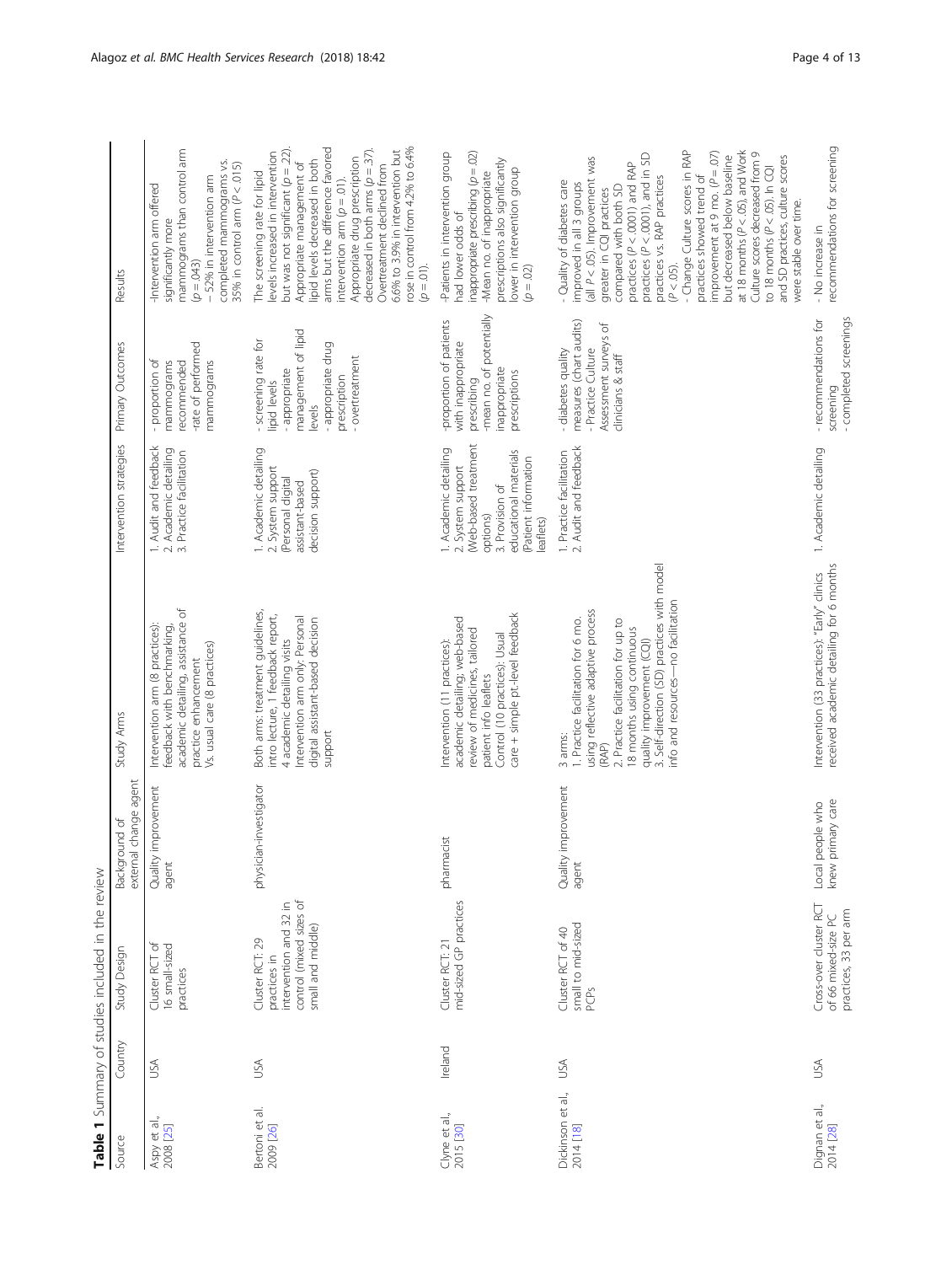|                                |              | Table 1 Summary of studies included in the review (Continued)        |                                                    |                                                                                                                                                                                                                                                                                                                                                                                 |                                                                                            |                                                                                                                                                                                                         |                                                                                                                                                                                                                                                                   |
|--------------------------------|--------------|----------------------------------------------------------------------|----------------------------------------------------|---------------------------------------------------------------------------------------------------------------------------------------------------------------------------------------------------------------------------------------------------------------------------------------------------------------------------------------------------------------------------------|--------------------------------------------------------------------------------------------|---------------------------------------------------------------------------------------------------------------------------------------------------------------------------------------------------------|-------------------------------------------------------------------------------------------------------------------------------------------------------------------------------------------------------------------------------------------------------------------|
| Source                         | Country      | Study Design                                                         | external change agent<br>Background of             | Study Arms                                                                                                                                                                                                                                                                                                                                                                      | Intervention strategies                                                                    | Primary Outcomes                                                                                                                                                                                        | Results                                                                                                                                                                                                                                                           |
|                                |              |                                                                      | academic detailing<br>were trained in              | received no intervention until after data<br>Control (33 practices): "Delayed" clinics<br>clinics received the academic detailing<br>were collected at 6 mo. Then delayed<br>intervention the "early" clinics had<br>received                                                                                                                                                   |                                                                                            |                                                                                                                                                                                                         | early clinics vs. delayed (p = 0.01).<br>- Rates of completed screenings<br>were higher for all practices for<br>the most common screening<br>colonoscopy were higher in<br>methods (colonoscopy and<br>though rates of completed<br>fecal occult blood testing), |
| Engels et al.,<br>2006 [19]    | Netherlands  | Cross-over cluster RCT<br>of 49 large PC<br>practices                | outreach<br>Trained<br>visitors                    | meetings; use of QI cycles; transfer of task<br>Assessment of practice mgmt. Using VIP;<br>Control (23 practices): Assessment using<br>VIP with written feedback delivered in<br>detailed written and oral feedback;<br>facilitator used in 5 monthly team<br>workbook with CQI tools; trained<br>Intervention arm (26 practices):<br>from facilitator to team.<br>1-h. meeting | 1. Audit and feedback<br>2. Practice facilitation                                          | steps taken for each QI<br>improvement projects<br>project (to measure<br>-the number of<br>-the number of<br>-the number of<br>objectives met<br>improvement<br>undertaken<br>self-defined<br>quality) | had significantly better results<br>on all 3 outcomes vs. control<br>- Intervention group practices                                                                                                                                                               |
| Feldstein et al.,<br>2006 [29] | <b>ASU</b>   | large sized clinics<br>Cluster RCT of 15<br>from one HMO             | physicians                                         | Intervention 1 (7 dinics): alerts in EHR +<br>Intervention 2 (8 clinics): Alerts only<br>group academic detailing                                                                                                                                                                                                                                                               | 1. Academic detailing<br>2. System support<br>(EMR alerts)                                 | - the rate of interacting<br>prescriptions                                                                                                                                                              | not enhance alert effectiveness.<br>Group academic detailing did<br>medication prescription rate<br>Reduction in the interacting<br>resulting in a 14.9% relative<br>reduction at 12 months<br>$(p < .001)$ .                                                     |
| Hennesy et al.,<br>2006 [31]   | υsΑ          | Cluster RCT with 93<br>PC providers (clinic<br>size NA)              | pharmacist<br>dinical                              | Control: (54 providers): no intervention<br>Intervention (39 providers): academic<br>detailing visit, provider-specific data,<br>provision of educational materials,                                                                                                                                                                                                            | 2. Audit and feedback<br>1. Academic detailing<br>educational materials<br>3. Provision of | pressure measurement<br>below 140/90 mmHg<br>- the rate of blood                                                                                                                                        | detected between study arms<br>No significant difference was                                                                                                                                                                                                      |
| Hogg et al.,<br>2008 [36]      | Canada       | mid-sized PC practices<br>Match-paired Cluster<br>RCT of 54 small to | in facilitation<br>Masters level nurses<br>trained | about tools, planning for reaching goals,<br>Intervention arm (27 practices): monthly<br>Control (27 practices): no services from<br>interventions (goal setting, learning<br>visits + delivery of preventive<br>adapting)<br>facilitator                                                                                                                                       | 1. Audit and feedback<br>2. Practice facilitation                                          | measured by preventive<br>from chart reviews and<br>preventive maneuvers,<br>- Practices' delivery of<br>performance indices<br>patient survey data.                                                    | No difference was detected<br>between the trial's arms for<br>the primary outcome.                                                                                                                                                                                |
| Lowrie et al.,<br>2014 [22]    | $\leq$       | small PC practices<br>Cluster RCT of 31                              | pharmacist                                         | plans for indiv patients) + 3 face-to-face<br>Intervention (16 practices): org support<br>change, plan for overcoming barriers,<br>(id patients, id barriers to prescribing<br>Control (15 practices): usual care<br>mtgs                                                                                                                                                       | 1. Audit and feedback<br>2. Academic detailing                                             | cholesterol targets<br>-the proportion of<br>patients achieving                                                                                                                                         | significantly more likely to have<br>cholesterol at target (69.5% vs<br>63.5%; OR 1.11, CI 1.00-1.23;<br>Intervention patients were<br>$p = 0.043$ ) as a result of<br>improved simvastatin<br>prescribing.                                                       |
| Magrini et al.,<br>2014 [23]   | <b>Italy</b> | S<br>Cluster RCTs: TEA<br>$SDRO-115PC$<br>Two separate               | pharmacist                                         | 3-4 h. meetings with audit & feedback<br>Intervention: Facilitator has biannual<br>and problem-based leaming                                                                                                                                                                                                                                                                    | 2. Audit and feedback<br>1. Academic detailing<br>(biannual 3-4 h<br>meetings)             | six-months prescription<br>of targeted drugs:<br>-changes in the                                                                                                                                        | In the TEA trial, one of the four<br>alfuzosin compared to tamsulosin<br>$\sigma$<br>primary outcomes showed<br>reduction (prescription of                                                                                                                        |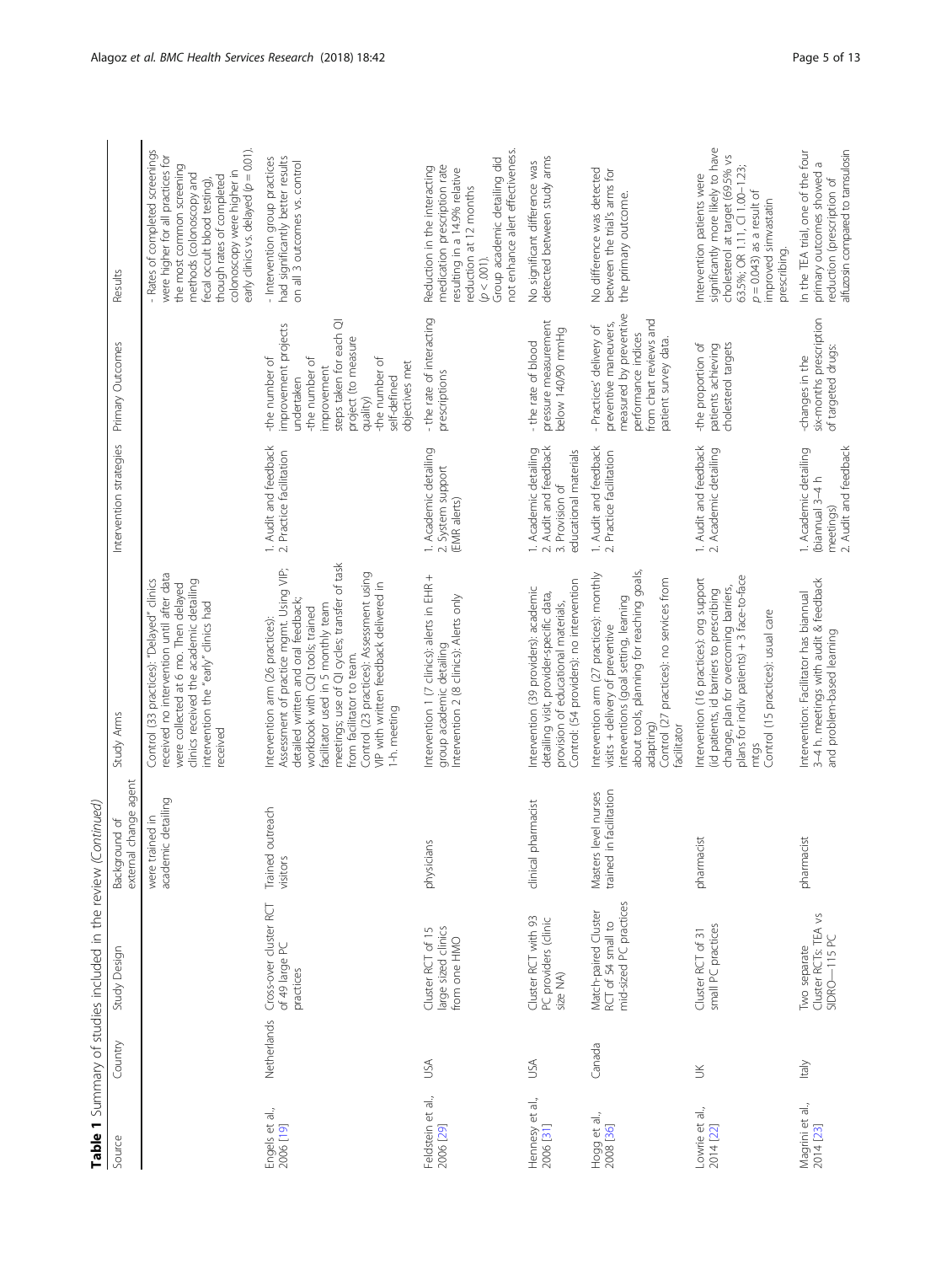|                                         |         | Table 1 Summary of studies included in the review (Continued)                  |                                        |                                                                                                                                                                                                                                                                                                                                                                                                                                                                                       |                                                                                                                          |                                                                                                                                                                                                                                                                                                                            |                                                                                                                                                                                                                                                                                                                                                                                                                                                                                                                                                                                                                                                                                                                                                                                                                                |
|-----------------------------------------|---------|--------------------------------------------------------------------------------|----------------------------------------|---------------------------------------------------------------------------------------------------------------------------------------------------------------------------------------------------------------------------------------------------------------------------------------------------------------------------------------------------------------------------------------------------------------------------------------------------------------------------------------|--------------------------------------------------------------------------------------------------------------------------|----------------------------------------------------------------------------------------------------------------------------------------------------------------------------------------------------------------------------------------------------------------------------------------------------------------------------|--------------------------------------------------------------------------------------------------------------------------------------------------------------------------------------------------------------------------------------------------------------------------------------------------------------------------------------------------------------------------------------------------------------------------------------------------------------------------------------------------------------------------------------------------------------------------------------------------------------------------------------------------------------------------------------------------------------------------------------------------------------------------------------------------------------------------------|
| Source                                  | Country | Study Design                                                                   | external change agent<br>Background of | Study Arms                                                                                                                                                                                                                                                                                                                                                                                                                                                                            | Intervention strategies                                                                                                  | Primary Outcomes                                                                                                                                                                                                                                                                                                           | Results                                                                                                                                                                                                                                                                                                                                                                                                                                                                                                                                                                                                                                                                                                                                                                                                                        |
|                                         |         | studies (clinic size NA)<br>groups in both                                     |                                        | prostatic hyperplasia; SIDRO: pruffloxacin)<br>In both TEA and SIDRO trials, 57 primary<br>and 58 in arm 2 (TEA: osteoporosis;<br>care groups in arm 1 (TEA: benign<br>SIDRO: basmidapine)                                                                                                                                                                                                                                                                                            |                                                                                                                          | scribing of a single drug<br>evidence synthesis, and<br>oriented, pharmacist as<br>facilitator of an easy-to-<br>has more clear-cut out-<br>alfuzosin compared to<br>comes based on pre-<br>-TEA: Prescription of<br>-SIDRO: Single drug<br>terazosin. (disease<br>the main actor or<br>tamsulosin and<br>oriented)<br>use | $p = 0.03$ ). Another primary outcome<br>hyperplasia: prescribing ratio 28.5%,<br>Conclusion: Intervention worked<br>Note: Randomization was to arm<br>that covers one disease or another<br>significant reduction (prescription<br>$211.1\%$ , $p = 0.04$ ), which persisted<br>48 months $(27.6\% \; p = 0.02;$ and<br>months $(25.1\% , p = 0.36)$ . In the<br>outcomes showed a statistically<br>better for more straightforward,<br>and terazosin in benign prostatic<br>showed a reduction at 24 and<br>(for SIDRO). Everybody got same<br>29,8%, $p = 0.03$ ), but not at six<br>(for TEA) or one drug or another<br>of barnidipine 29.8%, $p = 0.02$ ;<br>prescription of prulifloxacin<br>(prescription of risedronate)<br>SIDRO trial both primary<br>or increased over time.<br>single-drug trial.<br>intervention. |
| USA<br>Mold et al.,<br>2008 [17]        |         | (small to mid-sized<br>Individual RCT<br>practices)                            | Practice facilitator and<br>IT person  | education (academic detailing), a practice<br>Intervention (12 clinics): One clinician/<br>facilitator, and computer (IT) support)<br>performance feedback peer-to-peer<br>feedback and benchmarking alone<br>nurse team per practice received<br>Control (12 clinics): Performance                                                                                                                                                                                                   | (automated reminders)<br>1. Audit and feedback<br>2. Academic detailing<br>3. Practice facilitation<br>4. System support | -Wellness visits devoted<br>to providing preventive<br>that authorize staff to<br>protocols or policies<br>services. (measure is<br>(measure is 50%use)<br>(measure is 50%use)<br>based or electronic<br>- Reminders: paper<br>- Standing orders:<br>deliver services<br>50%use)                                           | greater extent than performance<br>- Reminders: $6/8$ vs $1/4$ ( $p = .10$ )<br>evidence-based processes to a<br>- Standing orders: 9/14 vs 1/8<br>increased implementation of<br>feedback and benchmarking<br>- Visits: 5/16 vs 2/10 ( $p = .53$ )<br>(P is calculated by binomial<br>multicomponent strategy<br>Authors' conclusion: The<br>proportions test)<br>$(50 - 9)$<br>alone.                                                                                                                                                                                                                                                                                                                                                                                                                                        |
| <b>ASU</b><br>Mold et al.,<br>2014 [32] |         | research networks<br>Cluster RCT in 43<br>practices from 3<br>(mixed sizes) PC | e facilitator<br>Practic               | I day/every other week for 6 months.<br>2. Local learning collaboratives (LLCs)<br>(10 practices): visits 1/2 day/week or<br>and action plan templates. 4 arms:<br>(10 practices): monthly meetings<br>I. Practice facilitation (PF) alone<br>among practices to review data<br>summaries of guidelines, and a<br>All practices rec'd performance<br>feedback, academic detailing,<br>3. PF + LLC (12 practices)<br>4. Control (11 practices)<br>toolkit of asthma tests<br>and plans | 1. Audit and feedback<br>2. Academic detailing<br>3. Practice facilitation<br>collaboratives (LLC)<br>4. Local Leaming   | to environmental triggers,<br>- Assessment of exposure<br>-Assessment of level of<br>-Written asthma action<br>controller medications<br>Planned asthma visits<br>- Documentation of<br>severity assessment<br>recommendations:<br>Adherence to 6<br>-Prescription of<br>control,<br>plan,                                 | - Statistically significant adoption<br>and assessment of asthma level<br>Practice Facilitation: 3 out of 6<br>assessment of asthma severity<br>- LLCs are not significantly<br>Control group: 2 out of 6<br>PF practices improved<br>PF + LLC: 5 out of 6<br>of control $(p=.005)$<br>recommendations<br>rates at each arm:<br>LLC: 4 out of 6<br>effective.                                                                                                                                                                                                                                                                                                                                                                                                                                                                  |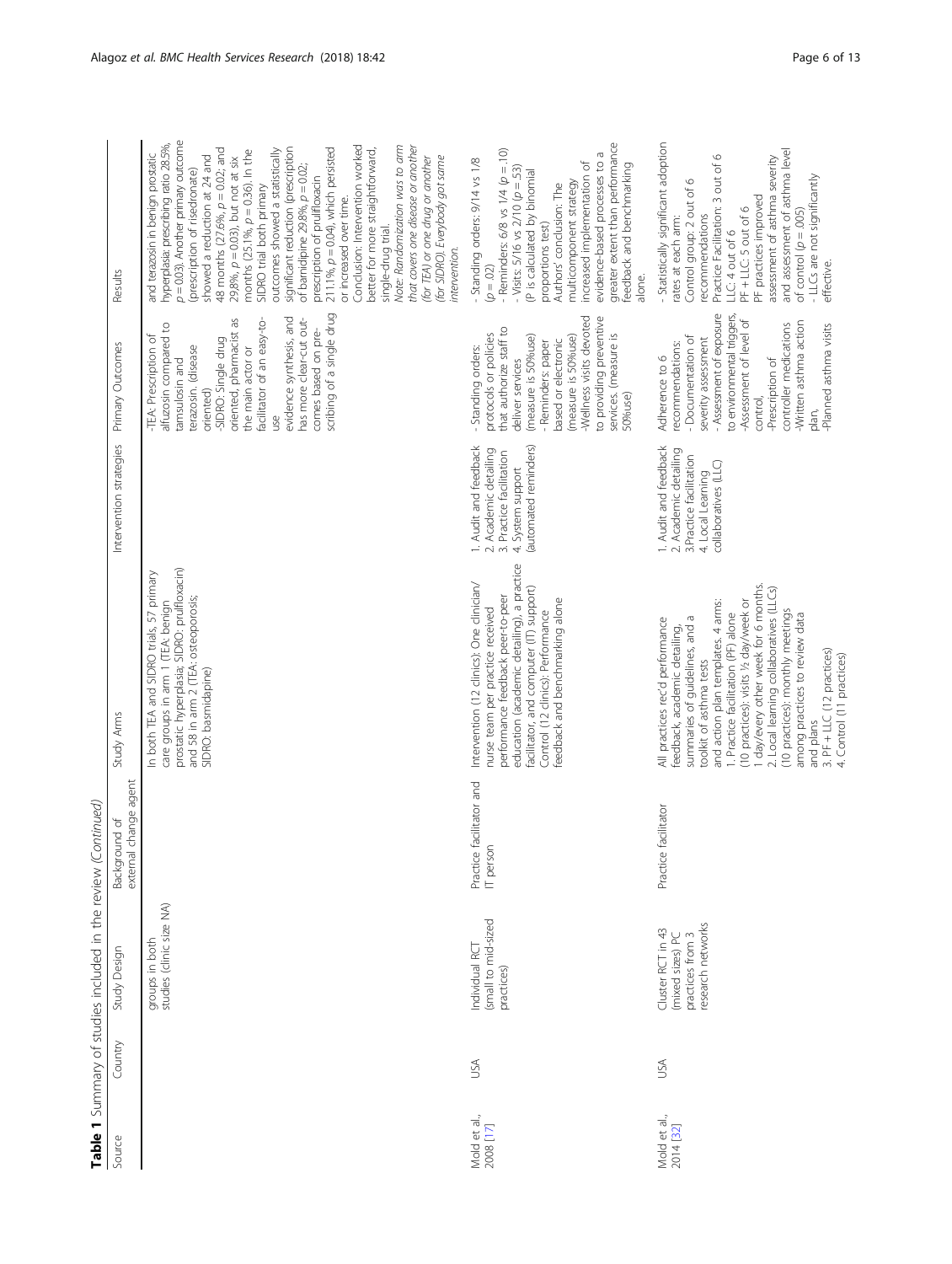| Source                        | Country    | Study Design                                                                                                                 | external change agent<br>Background of                                        | Study Arms                                                                                                                                                                                                                                                                                                                                                      | Intervention strategies                                                                | Primary Outcomes                                                                                                                                                                                                              | Results                                                                                                                                                                                                                                                                                                                                                                                                                        |
|-------------------------------|------------|------------------------------------------------------------------------------------------------------------------------------|-------------------------------------------------------------------------------|-----------------------------------------------------------------------------------------------------------------------------------------------------------------------------------------------------------------------------------------------------------------------------------------------------------------------------------------------------------------|----------------------------------------------------------------------------------------|-------------------------------------------------------------------------------------------------------------------------------------------------------------------------------------------------------------------------------|--------------------------------------------------------------------------------------------------------------------------------------------------------------------------------------------------------------------------------------------------------------------------------------------------------------------------------------------------------------------------------------------------------------------------------|
| Naughton et al.,<br>2009 [21] | Ireland    | clinics) (clinic size NA)<br>Cluster RCT (98 GP                                                                              | Pharmacist                                                                    | 2. Audit and feedback via postal bulletin<br>1. Audit and feedback via postal bulletin<br>containing educational materials +<br>Academic detailing (48 GP dinics)<br>containing educational materials<br>(50 GP clinics)                                                                                                                                        | 1. Academic detailing<br>educational materials<br>(postal bulletin)<br>2. Provision of | Prescription data pulled<br>prescribing database<br>from national                                                                                                                                                             | prescribing rates; however, there<br>receiving prescribing feedback<br>reported between the AF and<br>was no significant difference<br>significantly reduced in both<br>Antibiotic prescribing was<br>was effective in reducing<br>groups, suggesting that<br>AD groups.                                                                                                                                                       |
| Ornstein et al.,<br>2010 [33] | <b>ASU</b> | small-sized PC clinics)<br>2-arm cluster RCT (32                                                                             | A physician and a<br>(PIS)<br>nurse                                           | feedback, practice site visits for academic<br>1. Quality improvement (Q) intervention<br>combining EMR based audit and<br>detailing and participatory planning (4<br>"best-practice" dissemination on CRC<br>half day site visits over 2 years), and<br>screening delivered via bi-annual in<br>person meetings of participants vs.<br>2. Control (usual care) | 1. Audit and feedback<br>2. Academic detailing<br>3. Practice facilitation             | screening; proportion of<br>patients aged 50-75 up<br>active patients among<br>recommended within<br>those not up to date<br>Proportion of active<br>with CRC screening<br>to date with CRC<br>having screening<br>past year. | intervention practices exhibited<br>screening also improved in the<br>date with CRC screening than<br>improvement in being up-to-<br>$(p < .001;$ adjusted difference<br>$(p < .001;$ adjusted difference<br>4.9%); recommendations for<br>patients in control practices<br>Patients 50-75 years in<br>significantly greater<br>intervention group<br>7.9%).                                                                   |
| Ornstein et al.,<br>2013 [34] | υsΑ        | Delayed intervention,<br>trial of 19 small to<br>mid-sized PC clinics.<br>group-randomized                                   | ian (PI)<br>Physici                                                           | for academic detailing and participatory<br>participants for networking and sharing<br>feedback reports; 4 in-person site visits<br>planning; and 2 in-person meetings of<br>Intervention consisted of quarterly<br>of best practices.                                                                                                                          | 2. Audit and feedback<br>1. Academic detailing<br>Practice facilitation<br>$\vec{ }$   | alcohol use, provision of<br>use of pharmacotherapy<br>brief interventions, and<br>Improving screening<br>rates for problem<br>for patients with<br>diabetes and/or<br>hypertension                                           | practices were significantly more<br>CI [1.69, 25.7].) The intervention<br>likely than patients in delayed-<br>intervention practices to have<br>9.50]) and more likely to have<br>Patients in early-intervention<br>pharmacotherapy for alcohol<br>intervention ( $OR = 6.58$ , $95\%$<br>been screened ((odds ratio<br>had little effect on use of<br>$[OR] = 3.30, 95%$ C [1.15,<br>been provided a brief<br>use disorders. |
| Parchman et al.,<br>2013 [20] | USA        | Stepped-wedge study<br>practices in groups of<br>10 (40 small PC clinics<br>design with block<br>randomization of<br>total). | Quality Improvement<br>expert:                                                | and feedback. Facilitator held a minimum<br>of six one-hour team meetings within<br>each practice over a 12-month period<br>Practice facilitation with integral audit                                                                                                                                                                                           | 1. Audit and feedback<br>2. Practice facilitation<br>3. System support<br>(CCM model)  | instrument designed to<br>Assessment of Chronic<br>measure concordance<br>survey score, a survey<br>chronic care model<br>with tenets of the<br>Illness Care (ACIC)                                                           | significant improvement in ACIC<br>(control) practices. This increase<br>- Practices randomized to early<br>scores $(p < 0.05)$ compared to<br>was sustained after one year.<br>the delayed intervention<br>intervention showed a                                                                                                                                                                                              |
| Rognstad et al.,<br>2013 [24] | Norway     | 2-arm cluster RCT (449<br>GP providers) (mixed<br>sizes of clinics)                                                          | university (including<br>associated with a<br>GP physicians<br>investigators) | prescriptions for older adults, plus an in-<br>personalized audit and feedback report<br>of providers' potentially inappropriate<br>Intervention consisted of 2 academic<br>2. GPs in the control group were<br>assigned to another educational<br>detailing visits and review of a<br>person full day workshop. vs.                                            | 2. Audit and feedback<br>1. Academic detailing<br>(mailed report)                      | Percentage of patients<br>prescriptions (PIPs)<br>based on thirteen<br>with potentially<br>explicit criteria.<br>nappropriate                                                                                                 | of 10.3% in PIPs per 100 patients<br>aged 270 years was obtained in<br>compared to the control group.<br>A reduction relative to baseline<br>the intervention group                                                                                                                                                                                                                                                            |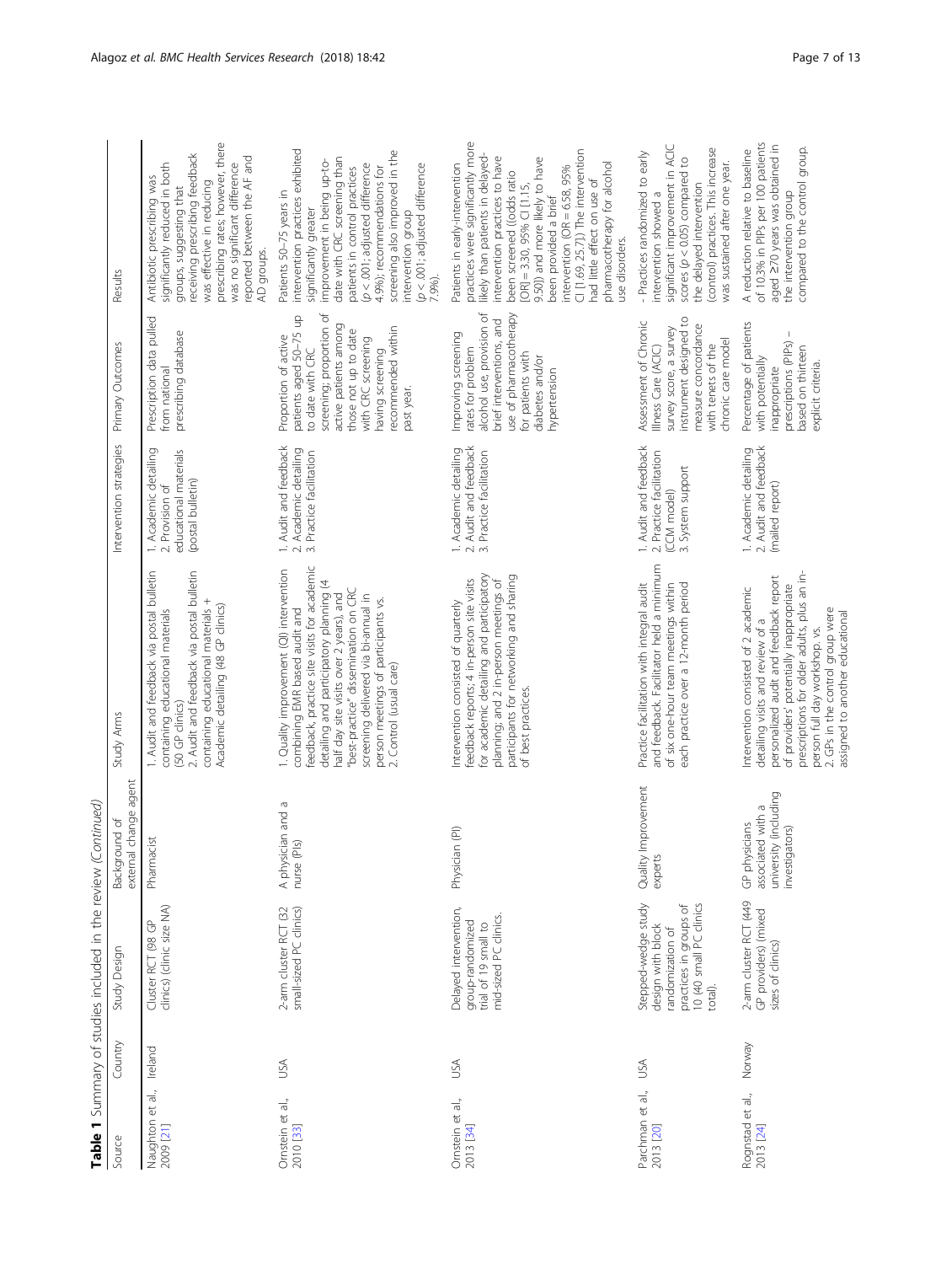|                              |         | Table 1 Summary of studies included in the review (Continued)                                 |                                                                    |                                                                                                                                                                                                                                                                                                                                                                                                                                                                                                                                                                                                                                                                                                                                                    |                                                                                                                        |                                                                                                                                                                                               |                                                                                                                                                                                                                                                            |
|------------------------------|---------|-----------------------------------------------------------------------------------------------|--------------------------------------------------------------------|----------------------------------------------------------------------------------------------------------------------------------------------------------------------------------------------------------------------------------------------------------------------------------------------------------------------------------------------------------------------------------------------------------------------------------------------------------------------------------------------------------------------------------------------------------------------------------------------------------------------------------------------------------------------------------------------------------------------------------------------------|------------------------------------------------------------------------------------------------------------------------|-----------------------------------------------------------------------------------------------------------------------------------------------------------------------------------------------|------------------------------------------------------------------------------------------------------------------------------------------------------------------------------------------------------------------------------------------------------------|
| Source                       | Country | Study Design                                                                                  | change agent<br>Background of<br>external                          | Study Arms                                                                                                                                                                                                                                                                                                                                                                                                                                                                                                                                                                                                                                                                                                                                         | Intervention strategies                                                                                                | Primary Outcomes                                                                                                                                                                              | Results                                                                                                                                                                                                                                                    |
|                              |         |                                                                                               |                                                                    | prescribing practice for respiratory tract<br>intervention targeting antibiotic<br>infections.                                                                                                                                                                                                                                                                                                                                                                                                                                                                                                                                                                                                                                                     |                                                                                                                        |                                                                                                                                                                                               |                                                                                                                                                                                                                                                            |
| Sheffer et al.,<br>2012 [27] | ΑSΠ     | Two-arm cluster RCT<br>(49 PC small sized<br>clinics)                                         | Study physician and<br>specialist<br>(health educator)<br>outreach | above, clinics received On-site training at<br>successfully implement a clinic-based fax<br>Control condition: clinic is provided with<br>clinic manager); Telephone check-in and<br>check-in and performance feedback at 1<br>and 9 months (by outreach specialist to<br>responsibilities required of members of<br>specialist to key clinic staff); Telephone<br>9 months (by study physician to clinic<br>a manual that describes the roles and<br>Intervention condition: in addition to<br>referral program. In addition, clinics<br>launch and 6 months (by outreach<br>receive audit/feedback reports and<br>performance feedback at 3, 6, and<br>the healthcare delivery team to<br>access to educational materials.<br>physician leader). | 2. Audit and feedback<br>1. Academic detailing<br>3. Practice facilitation<br>educational materials<br>4. Provision of | -Number of referrals<br>-Number of quality<br>referrals                                                                                                                                       | intervention referrals/clinician to<br>-Number of quality referrals was<br>the Wisconsin Tobacco Quitline<br>intervention group $(p = 0.001)$ .<br>higher in intervention group<br>was 5.6 times greater in the<br>- Mean number of post-<br>$(p = 0.001)$ |
| Smidth et al.,<br>2013 [35]  | Denmark | control group (clinic<br>size NA)<br>2-group Cluster RCT<br>non-randomized<br>with additional | Trained QI facilitators                                            | Intervention group: practices were invited<br>to participate in four two-and-a-half-hour<br>used as a framework for implementation.<br>sessions. The Breakthrough Series was<br>One facilitator visited each practice to<br>address challenges encountered in<br>Control: standard governmental<br>implementation protocols.<br>pursuing their goals.                                                                                                                                                                                                                                                                                                                                                                                              | 1. Audit and feedback<br>2. Practice facilitation<br>3. System support<br>(CCM model)<br>(4 sessions)                  | management programs<br>- Adherence to disease<br>for chronic obstructive<br>Patient-Assessment-of-<br>measured using the<br>Chronic-Illness-Care<br>pulmonary disease,<br>(PACIC) instrument. | significant change in the PACIC<br>score in the intervention group<br>(intervention effect $= 0.12$ [95%<br>than in the control group<br>There was a statistically<br>CI: 0.00;0.25].                                                                      |
| Varonen et al.,<br>2007 [13] | Finland | 2 group Cluster RCT<br>(30 large sized PC<br>clinics)                                         | practice<br>physician<br>General                                   | group work facilitated by a local GP tutor<br>use of information sources, feedback of<br>that utilized case scenarios, information<br>Intervention group: Academic detailing<br>clinician education method based on<br>own practices and visits of external<br>Control: Problem-based learning, a<br>Our modification of AD included<br>retrieval and reflection.<br>experts.                                                                                                                                                                                                                                                                                                                                                                      | 1. Academic detailing<br>2. Problem-based<br>learning                                                                  | acute maxillary sinusitis<br>The effect of guideline<br>implementation on<br>management                                                                                                       | produced only modest changes<br>in the management of AMS.<br>differences between academic<br>Implementation of quidelines<br>earning education methods<br>detailing and problem based<br>There were no significant                                         |
|                              |         | PC Primary Care, GP General Practice, RCT Randomized Controll                                 | ed Trial                                                           |                                                                                                                                                                                                                                                                                                                                                                                                                                                                                                                                                                                                                                                                                                                                                    |                                                                                                                        |                                                                                                                                                                                               |                                                                                                                                                                                                                                                            |

PC Primary Care, GP General Practice, RCT Randomized Controlled Trial  $\frac{1}{2}$ ້ອຸ g<br>و <sup>⁄</sup>C Primary Care, G*P*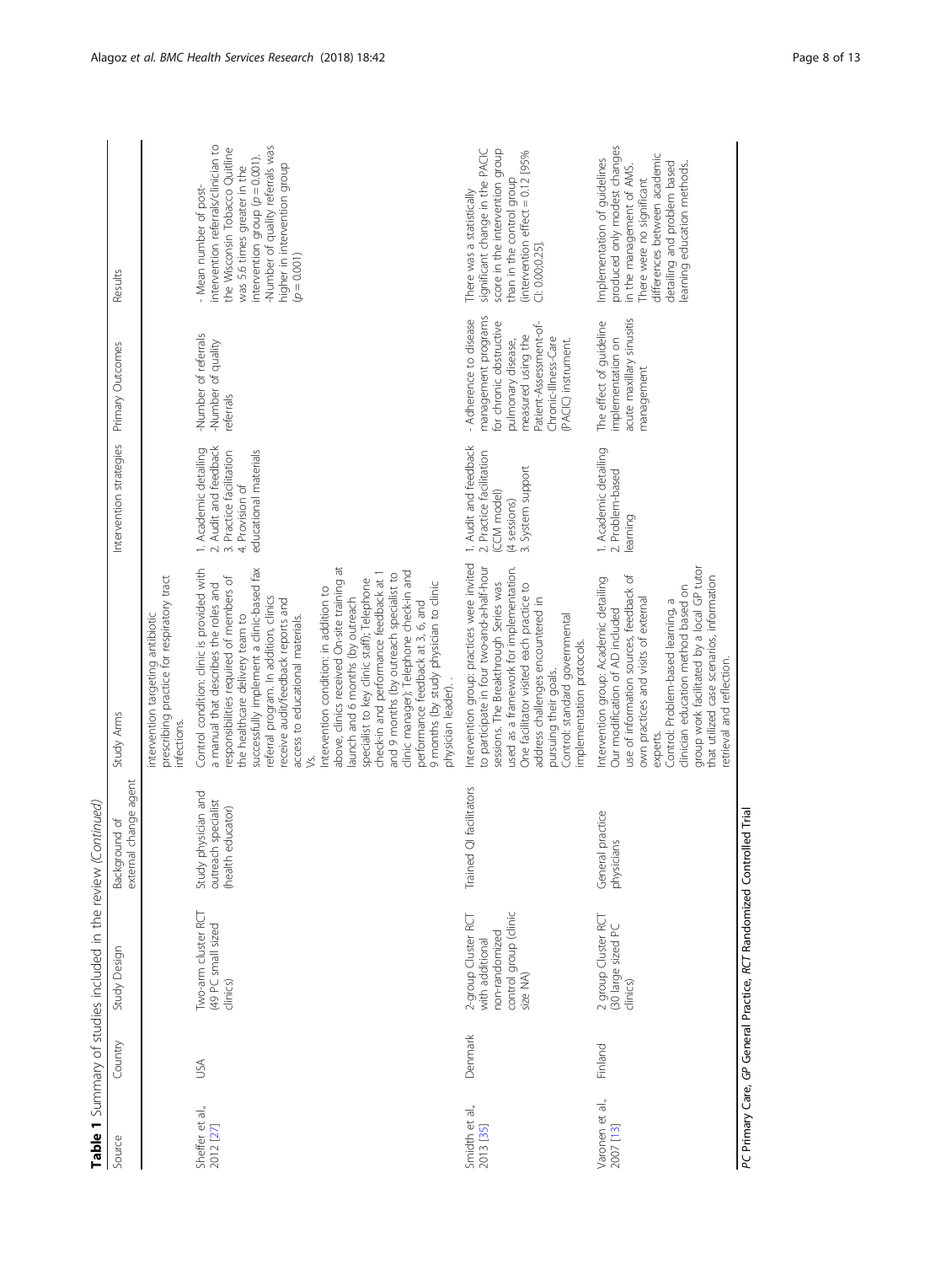<span id="page-8-0"></span>

2005 [[4\]](#page-11-0). The second study investigated the acceptability of the intervention and did not report on effectiveness [[5](#page-11-0)]. The third study was eliminated because it reported the cost analysis of a randomized controlled study (RCT) conducted in 2005 [\[6](#page-11-0)]. We excluded a group of studies that were conducted in disparate healthcare and community settings outside of primary care, including intensive care units, dental care, and addiction treatment clinics [\[7](#page-11-0)–[13](#page-11-0)]. After reading through the articles, we decided to exclude two studies conducted in developing nations [[14](#page-11-0), [15](#page-11-0)] to make sure the results we report are compatible in terms of context. We also excluded one study that upon further examination proved not to be a RCT [\[16\]](#page-11-0). We extracted data from a final set of 21 studies.

# Study, clinic, and intervention characteristics

Table [1](#page-3-0) summarizes and details the study characteristics of the set of 21 studies that are included in this review. The studies represented 9 countries, with most studies occurring in the United States. Most of the included studies were cluster RCTs in which clinics were randomized. All included studies focused on Primary Care Practices (PCP) and General Practices (GP). Hence, the target clients were mostly physicians and nurses.

The studies reported on a number of interventions, combining the five components described previously. Table [1](#page-3-0) lists details of the interventions for each study. Most of the studies focused on changing policies regarding chronic conditions care. Seventeen studies reported patient outcomes while 4 studies reported on measures developed by the investigators (such as surveys, self-defined objectives,

etc.) [\[17](#page-11-0)–[20](#page-11-0)]. The studies reporting on patient outcomes pulled the data from an external electronic database (such as an electronic health record). The majority of studies measured the effects of intervention components as a single intervention.

#### Quality of included studies and risk for bias

The methodologic quality of included randomized clinical trials is available in Table [2.](#page-9-0) Most of the studies had low risk of selection and performance bias. The participants and staff were unblinded to the interventions in all cases. However, we decided that lack of blinding would have minor impact on study outcomes because most studies analyzed the intervention effects on patient outcomes while randomizing at the clinic level. A number of unblinded studies utilized self-assessments (either clinician or patient) as outcome measurements. Those cases are reported as high risk. Overall, majority of the clinical trials in this review demonstrated low risk of bias.

# Measured intervention strategies

All studies except one that focused solely on the effects of academic detailing [[21\]](#page-11-0) investigated the impact of multifaceted interventions on practice change in healthcare practices. Nine studies investigated the effects of twocomponent interventions [[10](#page-11-0)–[13](#page-11-0), [16](#page-11-0), [18,](#page-11-0) [19,](#page-11-0) [21](#page-11-0)–[26](#page-12-0)]. Others investigated three or more components. Sixteen studies out of the 21 included in this review used academic detailing (AD) as part of a multi-component intervention strategy [[10](#page-11-0), [13](#page-11-0), [17](#page-11-0), [21](#page-11-0), [23](#page-11-0)–[34\]](#page-12-0). Thirteen studies had a form of audit and feedback integrated into their intervention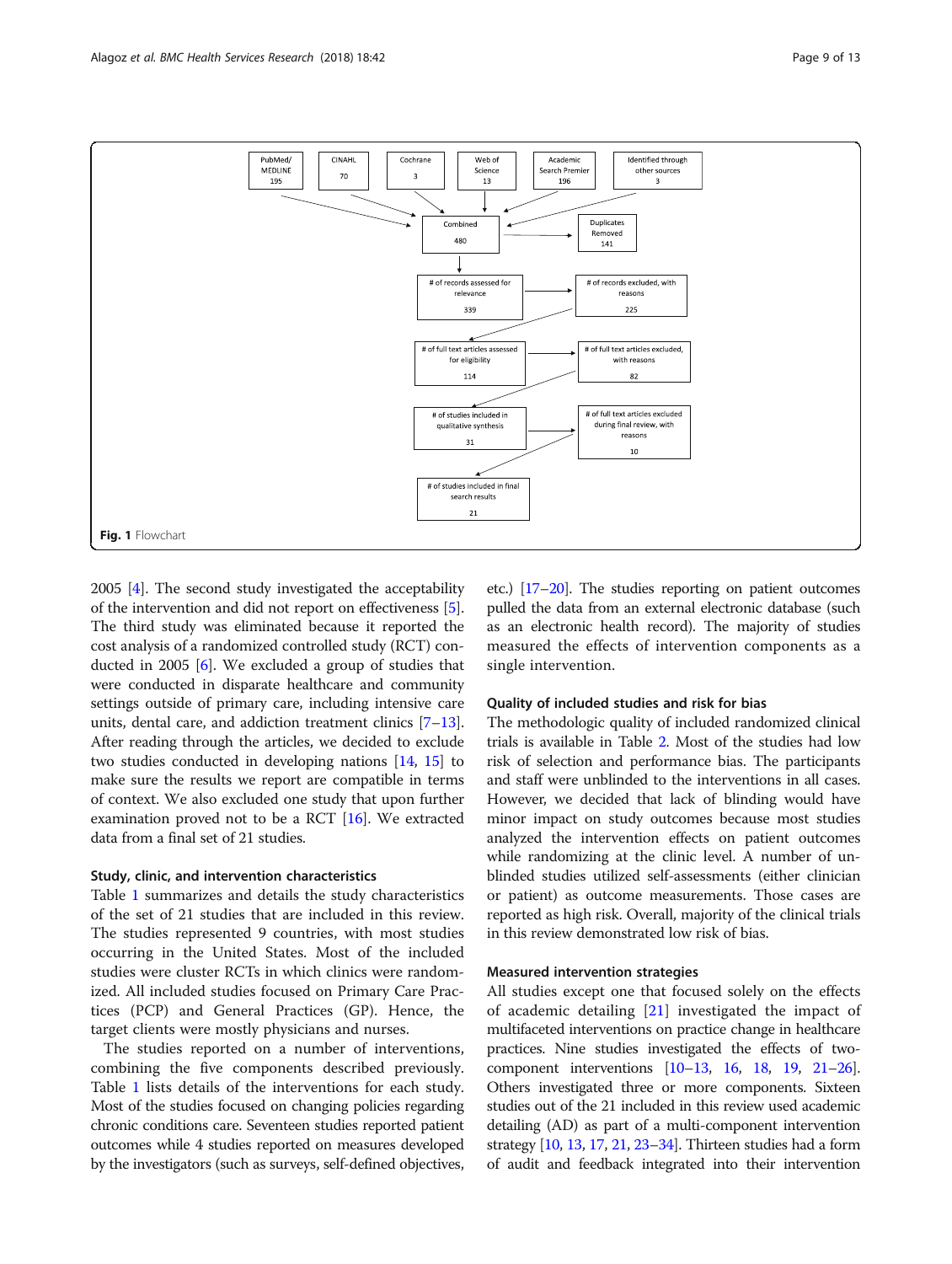| Source                      | Selection bias | Performance bias<br>(blinding of participants)<br>and staff) | Detection bias<br>(blinding of outcome<br>assessment) | Attrition bias<br><i>(incomplete)</i><br>outcome data) | Reporting bias<br><i>(selective</i><br>reporting) | Other bias<br>(important<br>concerns) |
|-----------------------------|----------------|--------------------------------------------------------------|-------------------------------------------------------|--------------------------------------------------------|---------------------------------------------------|---------------------------------------|
| Aspy et al., 2008 [25]      | Low risk       | Low risk                                                     | Low risk                                              | Low risk                                               | Low risk                                          | None                                  |
| Bertoni et al. 2009 [26]    | Low risk       | Low risk                                                     | Low risk                                              | Low risk                                               | Low risk                                          | None                                  |
| Clyne et al., 2015 [30]     | Low risk       | Low risk                                                     | Low risk                                              | Low risk                                               | Low risk                                          | None                                  |
| Dickinson et al., 2014 [18] | Low risk       | Low risk                                                     | Low risk                                              | Low risk                                               | Low risk                                          | Differences in<br>baseline data       |
| Dignan et al., 2014 [28]    | High risk      | Low risk                                                     | Low risk                                              | High risk                                              | High risk                                         | FS and DCBE<br>rates not reported     |
| Engels et al., 2006 [19]    | Low risk       | High risk                                                    | High risk                                             | Low risk                                               | Unclear                                           | Unblinded outcome<br>assessment       |
| Feldstein et al., 2006 [29] | Low risk       | Low risk                                                     | I ow risk                                             | Low risk                                               | I ow risk                                         | Differences in<br>baseline data       |
| Hennesy et al., 2006 [31]   | Low risk       | Low risk                                                     | Unclear                                               | Low risk                                               | Low risk                                          | None                                  |
| Hogg et al., 2008 [36]      | Low risk       | Low risk                                                     | Low risk                                              | Low risk                                               | Low risk                                          | None                                  |
| Lowrie et al., 2014 [22]    | Low risk       | Low risk                                                     | Low risk                                              | High risk                                              | Low risk                                          | Differences in<br>baseline data       |
| Magrini et al., 2014 [23]   | Low risk       | Low risk                                                     | Low risk                                              | High risk                                              | Low risk                                          | None                                  |
| Mold et al., 2008 [17]      | Low risk       | Low risk                                                     | Low risk                                              | Low risk                                               | Low risk                                          | Differences in<br>baseline data       |
| Mold et al., 2014 [32]      | Low risk       | Low risk                                                     | Low risk                                              | Low risk                                               | Low risk                                          | None                                  |
| Naughton et al., [21]       | Low risk       | Unclear                                                      | Unclear                                               | Low risk                                               | Low risk                                          | None                                  |
| Ornstein et al., 2010 [33]  | Low risk       | Low risk                                                     | Low risk                                              | Low risk                                               | Low risk                                          | None                                  |
| Ornstein et al., 2013 [34]  | Low risk       | Low risk                                                     | Low risk                                              | Low risk                                               | Low risk                                          | Practice selection                    |
| Parchman et al., 2013 [20]  | Low risk       | Low risk                                                     | Low risk                                              | Low risk                                               | Unclear                                           | Practice selection                    |
| Rognstad et al., 2013 [24]  | Low risk       | Low risk                                                     | Low risk                                              | Low risk                                               | Unclear                                           | Control group bias                    |
| Sheffer et al., 2012 [27]   | Low risk       | Low risk                                                     | Low risk                                              | Low risk                                               | Low risk                                          | No cessation data                     |
| Smidth et al., 2013 [35]    | Low risk       | Low risk                                                     | Low risk                                              | Low risk                                               | Low risk                                          | None                                  |
| Varonen et al., 2007 [13]   | Low risk       | Unclear                                                      | Unclear                                               | Low risk                                               | I ow risk                                         | Delays in                             |

<span id="page-9-0"></span>Table 2 Quality of Included Randomized Controlled Trials (low, high, unclear)

Risk of bias is assessed using Cochrane Collaboration's tool for assessing risk of bias [[38](#page-12-0)]. This tool provides criteria for rating the risk of bias within each domain as low, high, or unclear

[[17](#page-11-0)–[19](#page-11-0), [22](#page-11-0)–[25,](#page-12-0) [28,](#page-12-0) [29](#page-12-0), [32](#page-12-0)–[35](#page-12-0)]. Eleven studies employed a type of practice facilitation or coaching during their interventions [[17](#page-11-0)–[20](#page-11-0), [25,](#page-12-0) [27,](#page-12-0) [32](#page-12-0)–[36](#page-12-0)]. All studies that included practice facilitation reported significant effects in one or more study outcomes. None of the studies that demonstrated 'no effect' in primary outcomes employed practice facilitation as a component of their intervention except two [[9](#page-11-0), [36](#page-12-0)] which showed significant change only in secondary outcomes.

Five studies reported having a form of information technology or system support  $(IT)$   $[17, 26, 29, 30, 35]$  $[17, 26, 29, 30, 35]$  $[17, 26, 29, 30, 35]$  $[17, 26, 29, 30, 35]$  $[17, 26, 29, 30, 35]$  $[17, 26, 29, 30, 35]$  $[17, 26, 29, 30, 35]$  $[17, 26, 29, 30, 35]$  $[17, 26, 29, 30, 35]$  $[17, 26, 29, 30, 35]$ . Bertoni et al. [[26\]](#page-12-0), Clyne et al. [\[30\]](#page-12-0) Feldstein et al. [\[29](#page-12-0)], and Mold et al. [\[17\]](#page-11-0) utilized automated reminders that alerted clinicians when there was an error in the system. Smidth et al. [\[35\]](#page-12-0) provided online forms or informational websites to participants. Only 2 studies utilized regular phone calls [\[27,](#page-12-0) [37](#page-12-0)] with sites. Both studies reported this strategy as not significantly effective. Two studies mailed

educational materials to patients [\[30](#page-12-0), [31\]](#page-12-0). Neither demonstrated a significant effect.

# Background of academic detailers and external change agents

Most of the studies employed pharmacists and pharmacologists to deliver the academic detailing [\[9](#page-11-0)–[12](#page-11-0), [21](#page-11-0), [24](#page-12-0), [30](#page-12-0)]. Physicians and nurses were also engaged as academic detailers [[8](#page-11-0), [13,](#page-11-0) [24,](#page-12-0) [26](#page-12-0), [27,](#page-12-0) [29,](#page-12-0) [33](#page-12-0), [34,](#page-12-0) [36](#page-12-0)]. In some studies, the investigators employed quality improvement experts who were trained in organizational change implementation [[10](#page-11-0), [17](#page-11-0), [18,](#page-11-0) [20,](#page-11-0) [25,](#page-12-0) [32](#page-12-0), [37](#page-12-0)]. These studies usually focused on change implementation and targeted practice facilitation as part of their intervention rather than delivering only academic detailing. All of the studies that included practice facilitation through external change agents demonstrated positive effect regardless of the change agent's specific background [\[17](#page-11-0)–[20,](#page-11-0) [25,](#page-12-0) [27,](#page-12-0) [32](#page-12-0)–[36](#page-12-0)].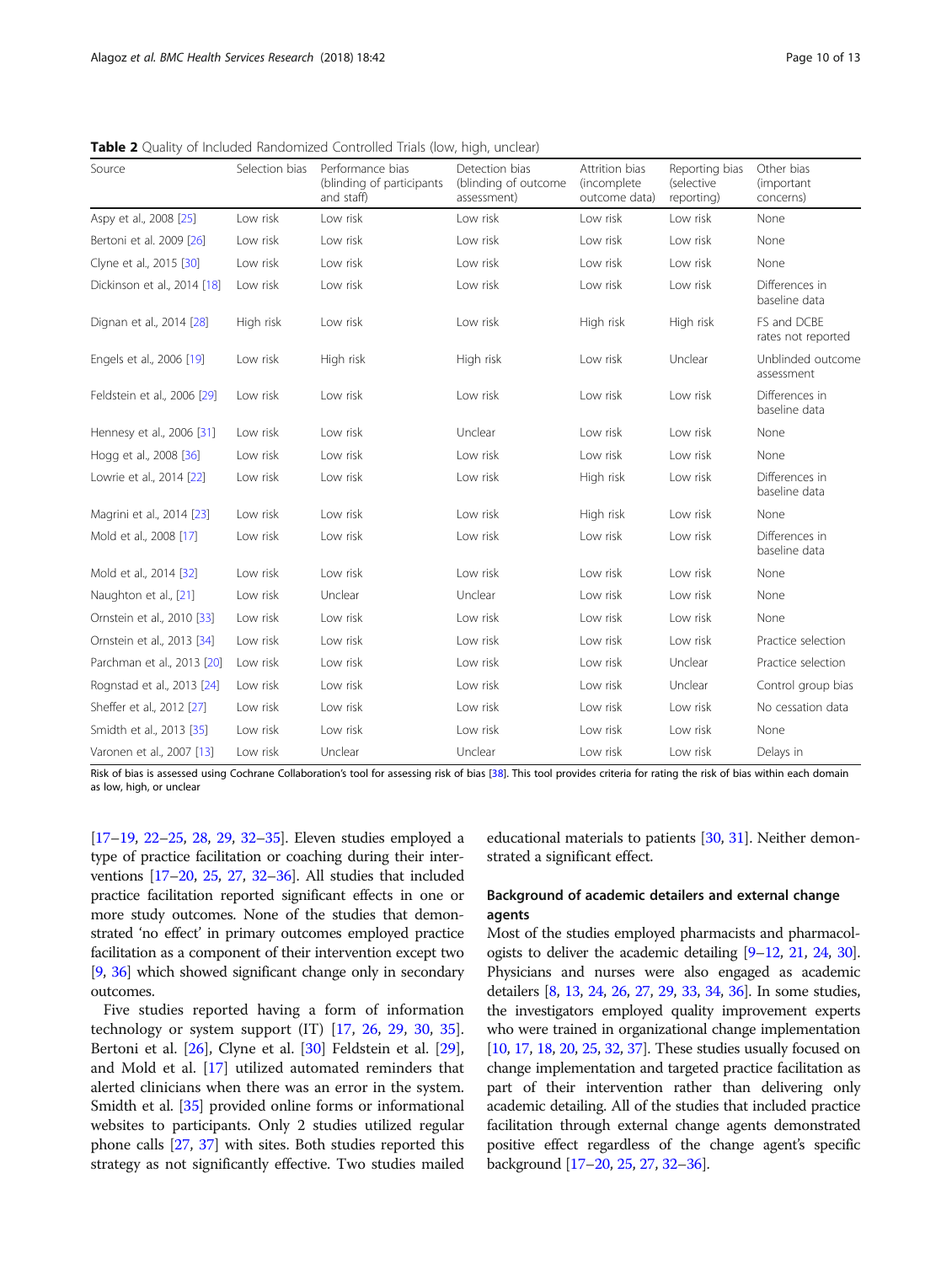# **Discussion**

# Effectiveness of multifaceted interventions

Because the context of each study varied and there was not a uniform reporting measure of effect size, we measured the effectiveness of an intervention based on the  $p$  values of change between study arms reported in each study. Thirteen of the 21 studies reported a significant positive change  $(p < .05)$  in their primary outcomes on the intervention arm [[17](#page-11-0)–[20,](#page-11-0) [22,](#page-11-0) [23](#page-11-0), [25,](#page-12-0) [27](#page-12-0)–[29](#page-12-0), [32,](#page-12-0) [34,](#page-12-0) [35](#page-12-0)]. All of these studies investigated the effects of multi-faceted interventions that included at least two of the intervention categories described under the data analysis section.

Four studies reported that the intervention demonstrated mixed results; there was significant increase in several outcomes whereas there was no improvement in other outcomes. Bertoni et al. [[26](#page-12-0)] reported that two of their four outcome measures had significant improvements. This study tested the effectiveness of academic detailing coupled with system support. Clyne et al. [[30](#page-12-0)] reported a significant decrease in one of the primary outcomes whereas the improvement in second outcome was not significant. Mold et al. [\[17](#page-11-0)] reported significant positive impact in one of the three primary outcomes. Ornstein et al. [\[33\]](#page-12-0) reported positive change in only a specific age group.

#### Importance of individualized follow up

Follow-up individualized to the clinic stands out as an integral component of multi-faceted interventions for organizational change. A majority of the studies that reported significant improvement in their results included individualized follow up in their interventions. Studies use a number of titles to describe a change agent. These titles include practice facilitator, practice enhancement assistant, and outreach visitor. Facilitation is always conducted by an expert change agent who is trained in quality improvement tools and methods. The change agents perform the follow-up meetings in-person, and on a regular basis that averages a minimum of once a month. The changes that are implemented in the clinics are always tailored to clinic needs. Only one study that included change agents demonstrated no change [\[36](#page-12-0)].

Overall, six of the studies reported that their intervention did not demonstrate any significant improvement on the primary outcomes [[13](#page-11-0), [21,](#page-11-0) [24,](#page-12-0) [28](#page-12-0), [31,](#page-12-0) [36](#page-12-0)]. One thing that these studies had in common was that all of them except one [\[36](#page-12-0)] tested academic detailing coupled with audit and feedback with little to no follow up, which strengthens the importance of facilitation on organizational change. A number of reasons were listed as possible cause for no effect. Hennesy et al. [[31](#page-12-0)] emphasized that lack of intensive follow up may have caused the unfavorable outcomes. Varonen et al. [\[13](#page-11-0)] pointed out that some of the practices were already implementing the targeted policies

of the intervention at baseline, limiting their outcomes. Two studies [[21](#page-11-0), [24](#page-12-0)] that showed no significant difference between study arms reported that both intervention and control groups demonstrated positive impact, which may be attributed to effects of larger scale campaigns taking place simultaneously with the study.

This review should be considered in the context of some limitations. Although our search results include a number of studies that reported no significant effect, it is possible that other clinical trials that did not demonstrate significant effects have not been published, and hence not included in this review; publication bias may have decreased the number of studies with negative findings. A second limitation is that variation in the types of labels used to identify the components of the interventions can act as a barrier to identifying relevant studies. For instance, practice facilitation can be labeled as coaching, consulting, or mentoring, whereas academic detailing can also be referred to using a wide set of terms, including learning collaboratives or problembased learning. A third limitation is that our systematic review was rather tightly circumscribed through the application of our search criteria (we limited our search to randomized controlled trials featuring the use of external change agents in primary care settings in developed countries). We sought to minimize heterogeneity in terms of settings, study designs, and interventions in order to clearly isolate the effect of external change agents. This decision does not imply that there is not significant knowledge to be gained by studying the role of external change agents in developing countries, in healthcare settings besides primary care, and in otherwise eligible primary care studies that have used non-RCT study designs. Examination of the role of external agents across different contexts should be the subject of future research. Finally, the type, duration, and intensity of follow up (in-person or over the phone) provided through the practice facilitation is not always clearly reported, which may have an effect on the reported outcomes. The studies also vary in terms of how the educational materials are delivered (face to face vs online or mailed). This information was not always explicit in the reports.

#### Conclusions

This systematic review outlines the characteristics and effectiveness of implementation strategies led by external change agents to promote improvement in healthcare organizations. Our review suggests important findings and points out critical gaps in knowledge that require further investigation. As an implementation strategy, simply informing clinics of opportunities to improve (via audit and feedback) or advising them on what they should be doing (via educational materials or systemlevel supports) appears generally insufficient to change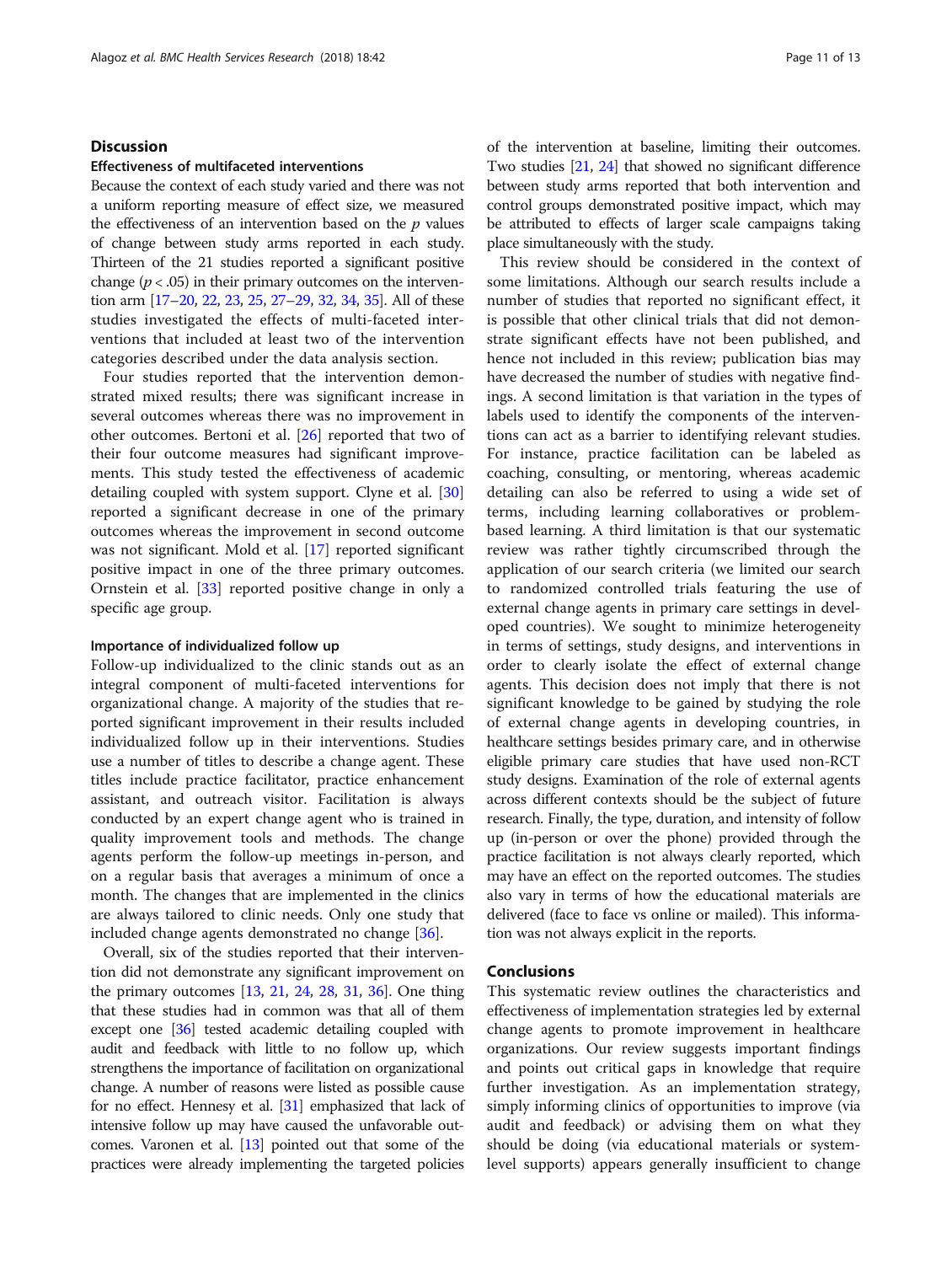<span id="page-11-0"></span>clinical practice. In-person education (or persuasion) delivered via academic detailing also is insufficient to change clinical practice in the absence of frequent, individualized follow up with clinics. Overall, our results suggest that a multi-faceted implementation strategy featuring regular, tailored follow up via practice facilitation is most likely to promote successful organizational change. Provision of educational materials, audit and feedback, and system support are often integral components of such a strategy, but those components cannot function as implementation strategies on their own. Our findings, consistent with theories on organizational change, suggest that a more comprehensive strategy is required to change clinical practice, involving the thoughtful selection and deployment of external change agents who work intimately with clinic sites as part of a multifaceted implementation strategy.

#### Acknowledgements

The authors acknowledge the contribution of Roberta Johnson from UW Family Medicine & Community Health for assisting in editing of the manuscript.

#### Funding

This study was funded by National Institute of Drug Abuse (NIDA).

#### Availability of data and materials

Not applicable.

#### Authors' contributions

EA and AQ conceived and designed the study. Literature review is conducted by EA, MYC and MH. EA and AQ wrote the manuscript. RB reviewed and revised the manuscript. All authors read and approved the final manuscript.

#### Ethics approval and consent to participate

Not applicable

#### Consent for publication

Not applicable.

#### Competing interests

The authors declare that they have no competing interests.

# Publisher's Note

Springer Nature remains neutral with regard to jurisdictional claims in published maps and institutional affiliations.

#### Author details

<sup>1</sup>Wisconsin Surgical Outcomes Research Program (WiSOR), University of Wisconsin-Madison, 600 Highland Ave, Madison, WI 53792-1690, USA. <sup>2</sup>Department of Clinical Sciences, University of Kentucky College of Health Sciences, Room 209 Wethington Building, 900 South Limestone Street, Lexington, KY 40536-0200, USA. <sup>3</sup>Senior Academic Librarian, Ebling Library for the Health Sciences, University of Wisconsin- Madison, Madison, USA. 4 Department of Family Medicine, University of Wisconsin School of Medicine & Public Health, 1100 Delaplaine Ct, Madison, WI 53715, USA. <sup>5</sup>Department of Family Medicine & Community Health, Research Scientist- Center for Health Enhancement Systems Studies, Department of Industrial & Systems Engineering, University of Wisconsin-Madison, 4115 Mechanical Engineering Building, 1513 University Avenue, Madison, WI 53706, USA.

#### Received: 15 May 2017 Accepted: 17 January 2018 Published online: 25 January 2018

#### References

- 1. Rogers E. Diffusion of innovations. New York: The Free Press; 1995.
- 2. Damschroder LJ, et al. Fostering implementation of health services research findings into practice: a consolidated framework for advancing implementation science. Implement Sci. 2009;4(1):50.
- 3. Powell BJ, et al. A refined compilation of implementation strategies: results from the expert recommendations for implementing change (ERIC) project. Implement Sci. 2015;10(1):21.
- 4. Polinski JM, et al. Educational outreach (academic detailing) regarding osteoporosis in primary care. Pharmacoepidemiol Drug Saf. 2005;14(12):843–50.
- 5. Lawson G, et al. Acceptability of physician directed academic detailing to increase colorectal cancer screening: an application of the RESPECT approach. Health Promot Perspect. 2015;5(3):169.
- 6. Simon SR, et al. Economic analysis of a randomized trial of academic detailing interventions to improve use of antihypertensive medications. J Clini Hypertens. 2007;9(1):15–20.
- 7. Curtis JR, et al. Effect of a quality-improvement intervention on end-of-life Care in the Intensive Care Unit: a randomized trial. Am J Respir Crit Care Med. 2011;183(3):348–55.
- 8. Silva JM, et al. Academic detailing and adherence to guidelines for group B streptococci prenatal screening: a randomized controlled trial. BMC Pregnancy Childbirth. 2013;13(1):1.
- 9. Jones J, et al. Effectiveness of an intervention to facilitate the implementation of healthy eating and physical activity policies and practices in childcare services: a randomised controlled trial. Implement Sci. 2015;10(1):1.
- 10. Pearson FS, et al. Efficacy of a process improvement intervention on delivery of HIV services to offenders: a multisite trial. Am J Public Health. 2014;104(12):2385–91.
- 11. Seager JM, et al. A randomised controlled trial of clinical outreach education to rationalise antibiotic prescribing for acute dental pain in the primary care setting. Br Dent J. 2006;201(4):217–22.
- 12. Tjia J, et al. Dissemination of evidence-based antipsychotic prescribing guidelines to nursing homes: a cluster randomized trial. J Am Geriatr Soc. 2015;63(7):1289–98.
- 13. Varonen H, et al. Implementing guidelines on acute maxillary sinusitis in general practice—a randomized controlled trial. Fam Pract. 2007;24(2):201–6.
- 14. Awad A, Eltayeb I, Baraka O. Changing antibiotics prescribing practices in health centers of Khartoum state, Sudan. Eur J Clin Pharmacol. 2006;62(2): 135–42.
- 15. Khanal S, et al. Evaluation of academic detailing Programme on childhood Diarrhoea management by primary healthcare providers in Banke District of Nepal. J Health Popul Nutr. 2013;31(2):231–42.
- 16. Schuster R, Tasosa J, Terwoord N. Translational research—implementation of NHLBI obesity guidelines in a primary care community setting: the physician obesity awareness project. J Nutr Health Aging. 2008;12(10):764–9.
- 17. Mold JW, Aspy CA, Nagykaldi Z. Implementation of evidence-based preventive services delivery processes in primary care: an Oklahoma physicians resource/research network (OKPRN) study. J Am Board Fam Med. 2008;21(4):334–44.
- 18. Dickinson WP, et al. Practice facilitation to improve diabetes care in primary care: a report from the EPIC randomized clinical trial. Ann Fam Med. 2014; 12(1):8–16.
- 19. Engels Y, et al. The effects of a team-based continuous quality improvement intervention on the management of primary care: a randomised controlled trial. Br J Gen Pract. 2006;56(531):781–7.
- 20. Parchman ML, et al. A randomized trial of practice facilitation to improve the delivery of chronic illness care in primary care: initial and sustained effects. Implement Sci. 2013;8(1):1.
- 21. Naughton C, Feely J, Bennett K. A RCT evaluating the effectiveness and cost-effectiveness of academic detailing versus postal prescribing feedback in changing GP antibiotic prescribing. J Eval Clin Pract. 2009;15(5):807–12.
- 22. Lowrie R, et al. A cluster randomised controlled trial of a pharmacist-led collaborative intervention to improve statin prescribing and attainment of cholesterol targets in primary care. PLoS One. 2014;9(11):e113370.
- 23. Magrini N, et al. Long term effectiveness on prescribing of two multifaceted educational interventions: results of two large scale randomized cluster trials. PLoS One. 2014;9(10):e109915.